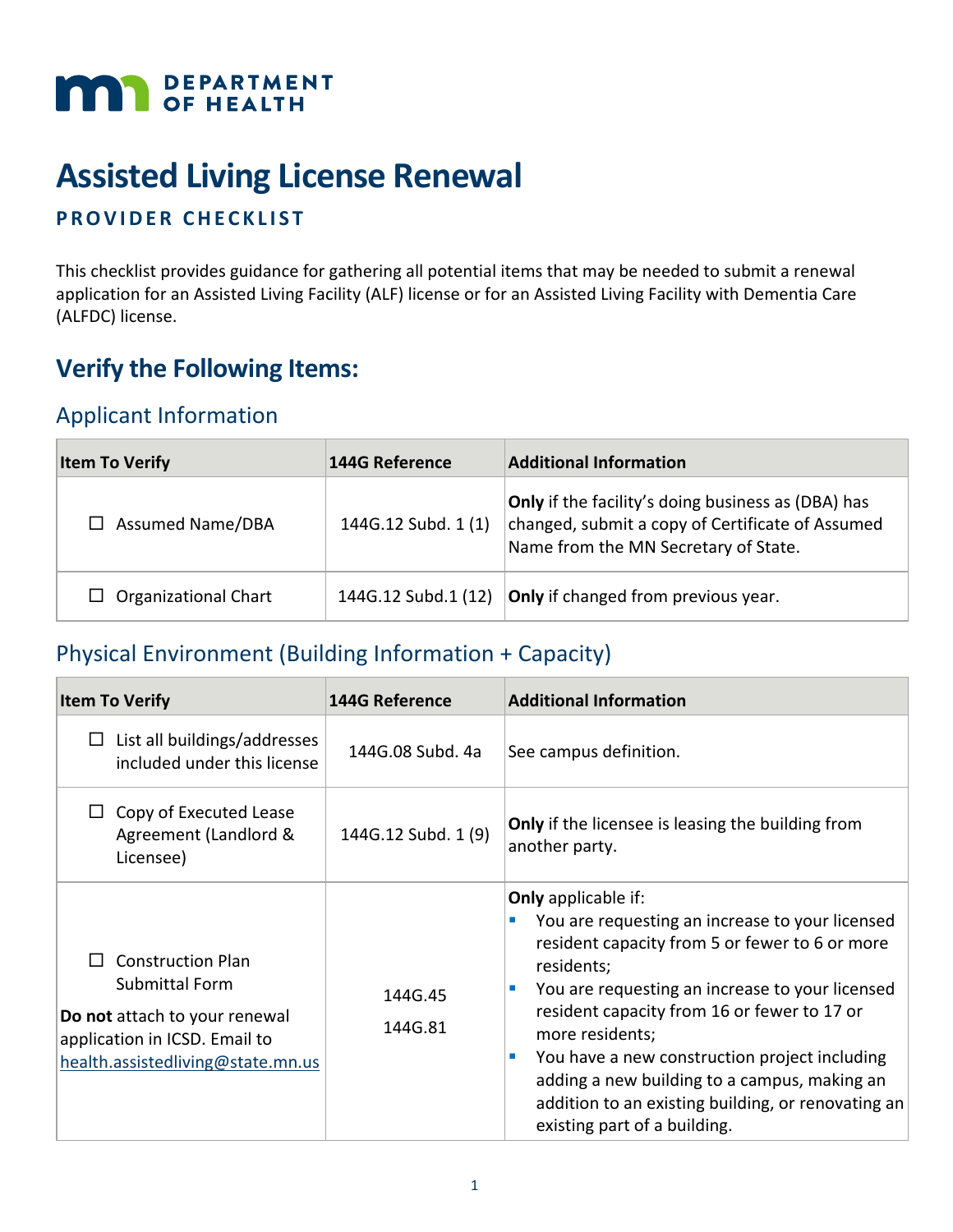| <b>Item To Verify</b>                                    | <b>144G Reference</b> | <b>Additional Information</b>                                                                                                                                                                                                                                      |
|----------------------------------------------------------|-----------------------|--------------------------------------------------------------------------------------------------------------------------------------------------------------------------------------------------------------------------------------------------------------------|
| $\Box$ Building Property<br><b>Identification Number</b> | N/A                   | A property Identification Number (PIN) is a number<br>assigned to parcels of real estate property by the<br>tax assessor of a particular jurisdiction for purposes<br>of identification and record keeping. A PIN may also<br>be referred to as a Property Tax ID. |
| <b>Construction Type</b>                                 | N/A                   | Choose option V(000) if you do not know your<br>Construction Type.                                                                                                                                                                                                 |

# Uniform Disclosure of Assisted Living Services & Amenities (UDALSA)

| <b>Item To Verify</b> | 144G Reference               | <b>Additional Information</b>                         |
|-----------------------|------------------------------|-------------------------------------------------------|
| <b>UDALSA</b>         | 144G.40 Subd. 2<br>4659.0090 | Current UDALSA must be submitted with<br>application. |

# Assisted Living Director

| <b>Item To Verify</b>                  | <b>144G Reference</b> | <b>Additional Information</b>                                                                                                                                 |
|----------------------------------------|-----------------------|---------------------------------------------------------------------------------------------------------------------------------------------------------------|
| Name<br>$\Box$ Permanent Address       |                       |                                                                                                                                                               |
| Telephone                              | 144G.12 Subd. 1 (2)   | The Assisted Living Director is the person who<br>administers, manages, supervises, or is in general<br>administrative charge of an assisted living facility. |
| E-mail Address                         |                       |                                                                                                                                                               |
| <b>LALD or ALDIR License</b><br>Number |                       |                                                                                                                                                               |

### Authorized Agent

| <b>Item To Verify</b>                                    | <b>144G Reference</b> | <b>Additional Information</b>                                                                                                                                               |
|----------------------------------------------------------|-----------------------|-----------------------------------------------------------------------------------------------------------------------------------------------------------------------------|
| $\Box$ Name<br>$\Box$ Telephone<br>$\Box$ E-mail Address | 144G.08 Subd. 11      | The Authorized Agent is the person who is<br>authorized to accept services of notices and orders<br>on behalf of the licensee and will be the contact<br>person at renewal. |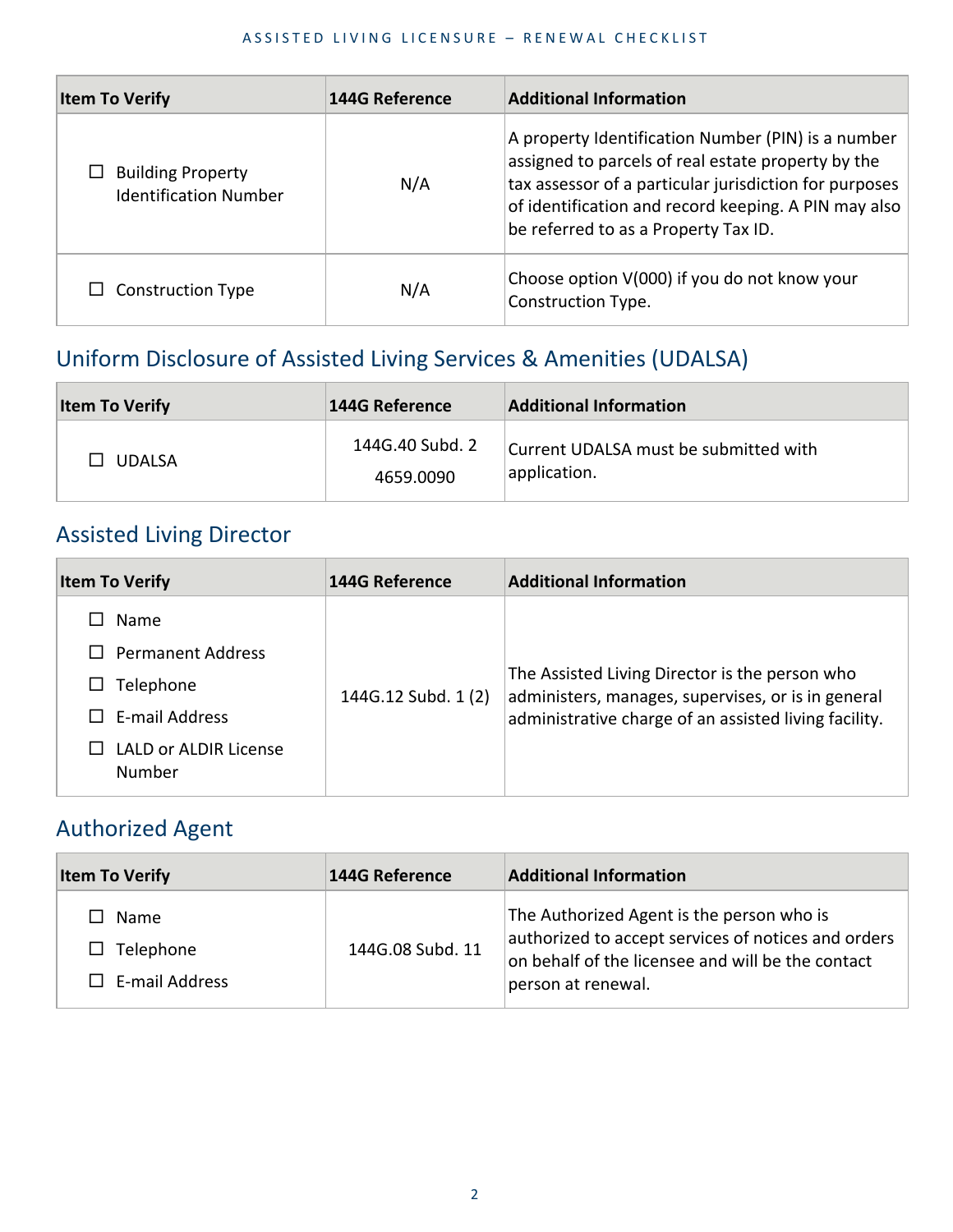# Manager/Managing Agent

| <b>Item To Verify</b>                                                                | <b>144G Reference</b>                    | <b>Additional Information</b>                                                                                                                                                                         |
|--------------------------------------------------------------------------------------|------------------------------------------|-------------------------------------------------------------------------------------------------------------------------------------------------------------------------------------------------------|
| Name (First/Last)<br>ப<br><b>Business Entity Name</b><br>E-mail Address<br>Telephone | 144G.12 Subd. 1 (3)<br>144G.08 Subd. 34  | Only if the licensee has designated an individual or<br>legal entity to act on behalf of the licensee in the<br>on-site management of the assisted living facility<br>through a management agreement. |
| Management Agreement                                                                 | 144G.12 Subd. 1 (10)<br>144G.08 Subd. 35 | Only if the licensee has an agreement with a<br>Manager or Managing Agent to act on behalf of the<br>licensee in the on-site management of the assisted<br>living facility.                           |

## Clinical Nurse Supervisor

| <b>Item To Verify</b>                                                               | 144G Reference  | <b>Additional Information</b>                                               |
|-------------------------------------------------------------------------------------|-----------------|-----------------------------------------------------------------------------|
| Name<br>LΙ<br>$\Box$ Telephone<br>$\Box$ E-mail Address<br>$\Box$ RN License Number | 144G.41 Subd. 4 | The clinical nurse supervisor must be a registered<br>nurse licensed in MN. |

## Business Entity Type

| <b>Item To Verify</b> | <b>144G Reference</b> | <b>Additional Information</b>                                                                                                                                                 |
|-----------------------|-----------------------|-------------------------------------------------------------------------------------------------------------------------------------------------------------------------------|
| Nothing to Prepare    | 144G.19 Subd. 2(a)(1) | If the licensee's legal entity structure has converted<br>or changed to a different type of legal entity<br>structure, they must submit a change of ownership<br>application. |

### Direct and Indirect Owners

| <b>Item To Verify</b> | <b>144G Reference</b> | <b>Additional Information</b>                       |
|-----------------------|-----------------------|-----------------------------------------------------|
| Name                  |                       |                                                     |
| Title<br>ΙI           |                       | All direct owners (with 5% ownership or more) must  |
| Address               | 144G.12 Subd. 1(2)    | have a current background study under this facility |
| Telephone<br>ΙI       |                       | HFID.                                               |
| E-mail                |                       |                                                     |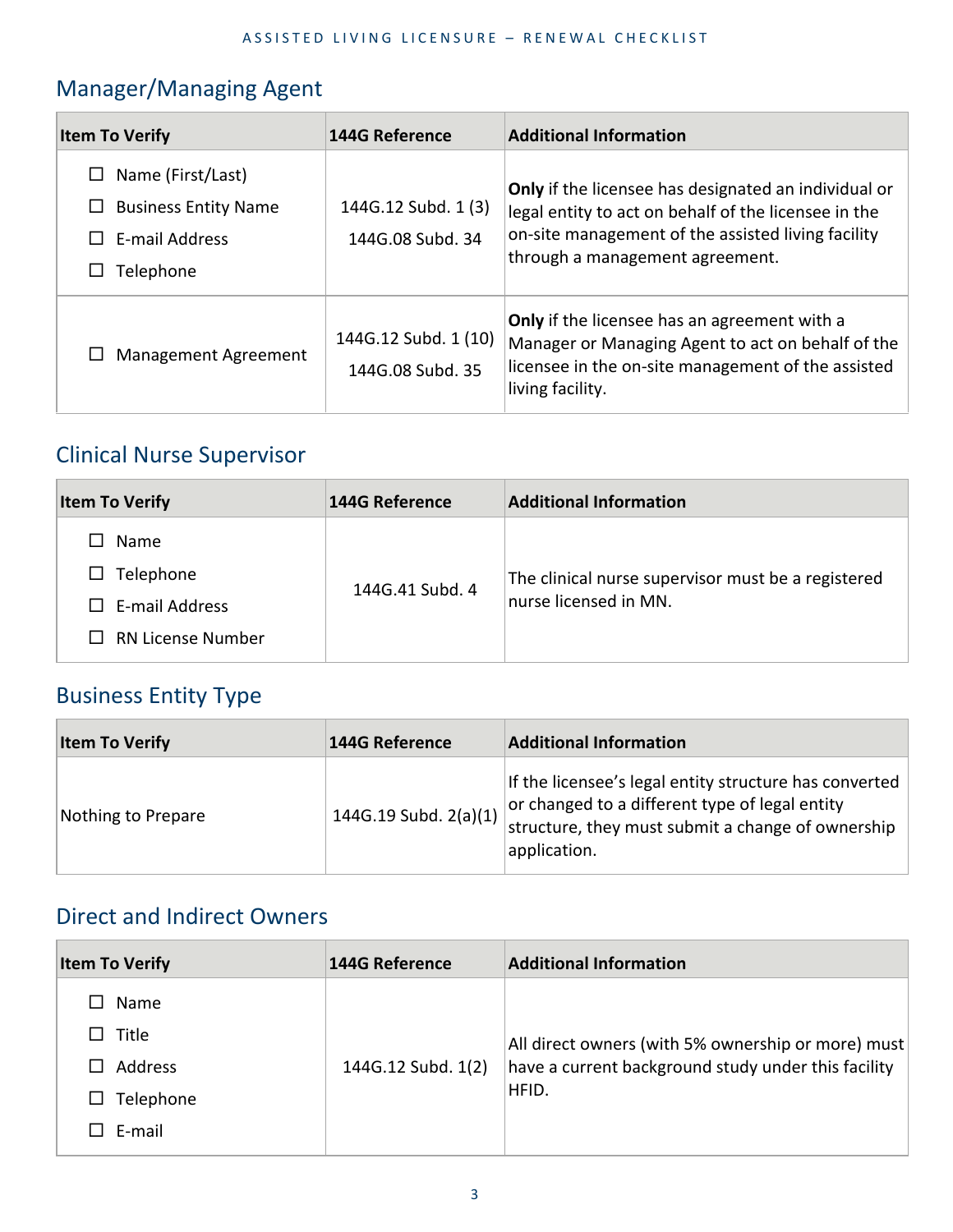| <b>Item To Verify</b>                                                         | <b>144G Reference</b>                                    | <b>Additional Information</b>                                                                                                                                                                                                                                                                                                                                                                                                                                                 |
|-------------------------------------------------------------------------------|----------------------------------------------------------|-------------------------------------------------------------------------------------------------------------------------------------------------------------------------------------------------------------------------------------------------------------------------------------------------------------------------------------------------------------------------------------------------------------------------------------------------------------------------------|
| Type of Ownership<br>% of Ownership                                           | 144G.08 Subd. 23<br>144G.08 Subd. 27<br>144G.08 Subd. 48 | Direct ownership interest means an individual<br>٠<br>or legal entity with the possession of at least 5%<br>equity in capital, stock, or profits of the licensee,<br>or who is a member of a limited liability<br>company of the licensee.<br>Indirect ownership interest means an individual<br>п<br>or legal entity with a direct ownership interest<br>in an entity that has a direct or indirect<br>ownership interest of at least 5% in an entity<br>that is a licensee. |
| Identify if the individual<br>$\Box$<br>will provide direct (care)<br>contact | 144G.08 Subd. 22                                         | Direct contact means providing face-to-face care,<br>training, supervision, counseling, consultation, or<br>medication assistance to residents of a facility.                                                                                                                                                                                                                                                                                                                 |
| Written explanation &<br>copy of disciplinary action                          | 144G.12 Subd. 1(13-<br>14)                               | If individual was convicted or had any disqualifying<br>situations a written explanation including the<br>reason for action taken, dates, and the jurisdiction<br>in possession of the record, along with a copy of the<br>disciplinary action must be submitted.                                                                                                                                                                                                             |

# Managerial Officials and Controlling Individuals

| <b>Item To Verify</b>                                                                                                  | <b>144G Reference</b>                                       | <b>Additional Information</b>                                                                                                                                                                                                                                                                                                                                                                                                                                                                                                                                                                                                   |
|------------------------------------------------------------------------------------------------------------------------|-------------------------------------------------------------|---------------------------------------------------------------------------------------------------------------------------------------------------------------------------------------------------------------------------------------------------------------------------------------------------------------------------------------------------------------------------------------------------------------------------------------------------------------------------------------------------------------------------------------------------------------------------------------------------------------------------------|
| Name<br>Title<br>$\mathsf{L}$<br>Address<br>$\mathbf{L}$<br>Telephone<br>$\Box$<br>E-mail<br>$\mathbf{1}$<br>Type<br>ப | 144G.12 Subd. 1 (2)<br>144G.08 Subd. 15<br>144G.08 Subd. 36 | A controlling individual means an owner and the<br>following individuals or entities, if applicable:<br>each officer of the organization, including the<br>chief executive officer and the chief financial<br>officer; each managerial official; and any entity<br>with at least a 5% mortgage, deed of trust, or<br>other security interest in the facility.<br>A managerial official is an individual who has<br>×<br>the decision-making authority related to the<br>operation of the facility and the responsibility<br>for the ongoing management or direction of the<br>policies, services, or employees of the facility. |
| Identify if the individual<br>will provide direct (care)<br>contact                                                    | 144G.08 Subd. 22                                            | Direct contact means providing face-to-face care,<br>training, supervision, counseling, consultation, or<br>medication assistance to residents of a facility.                                                                                                                                                                                                                                                                                                                                                                                                                                                                   |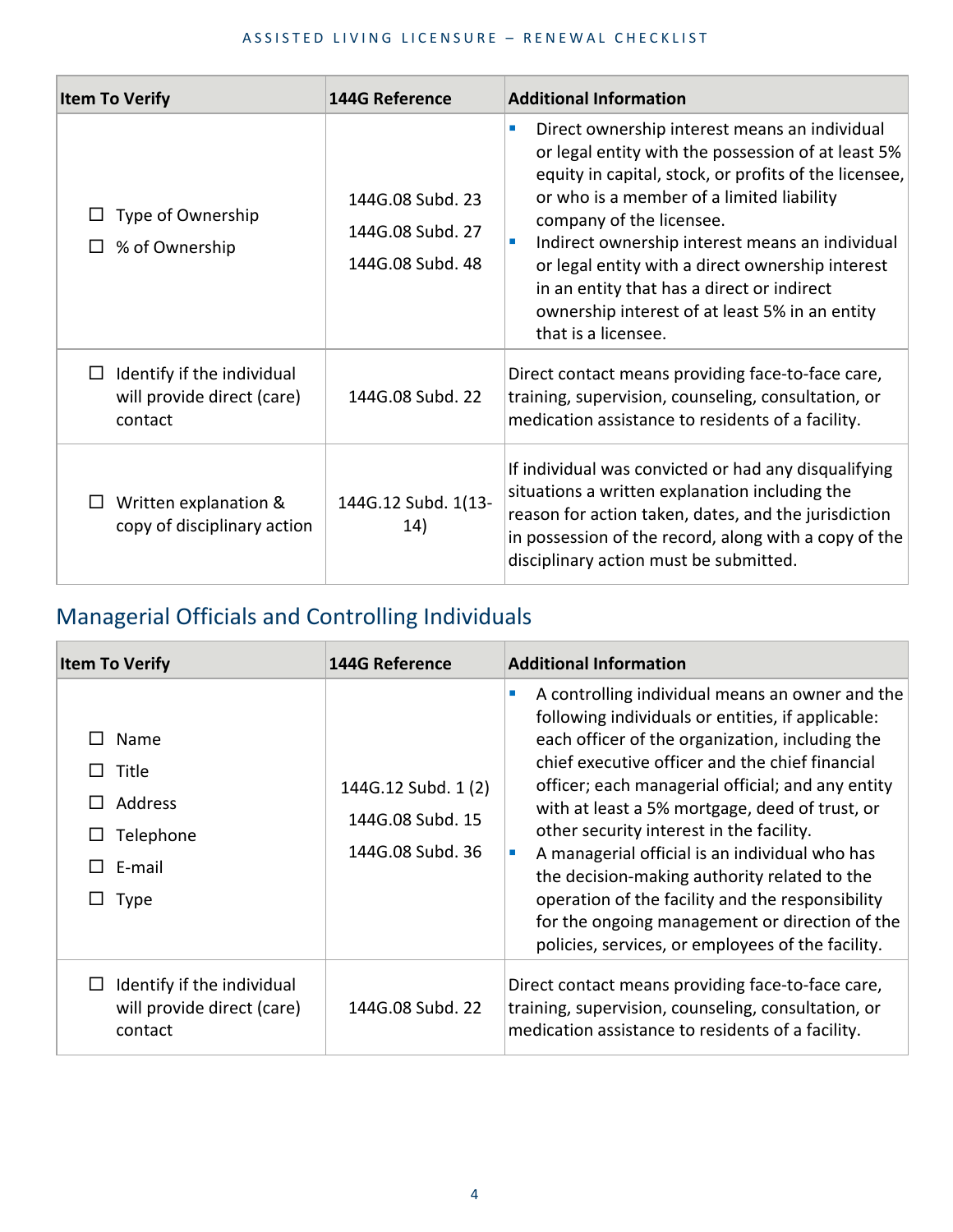| <b>Item To Verify</b>                                       | 144G Reference             | <b>Additional Information</b>                                                                                                                                                                                                                                     |
|-------------------------------------------------------------|----------------------------|-------------------------------------------------------------------------------------------------------------------------------------------------------------------------------------------------------------------------------------------------------------------|
| $\Box$ Written explanation &<br>copy of disciplinary action | 144G.12 Subd. 1(13-<br>14) | If individual was convicted or had any disqualifying<br>situations a written explanation including the<br>reason for action taken, dates, and the jurisdiction<br>in possession of the record, along with a copy of the<br>disciplinary action must be submitted. |

# Background Studies

| <b>Item To Verify</b>                  | <b>144G Reference</b> | <b>Additional Information</b>                                                                                                                                                                                                                                                                                                                                                                                                                                                                                |
|----------------------------------------|-----------------------|--------------------------------------------------------------------------------------------------------------------------------------------------------------------------------------------------------------------------------------------------------------------------------------------------------------------------------------------------------------------------------------------------------------------------------------------------------------------------------------------------------------|
| Completed Background<br><b>Studies</b> | 144G.13 Subd. 1       | All direct owners (with 5% or more), managerial<br>officials, assisted living directors, consultants,<br>and clinical nurse supervisors listed on the<br>renewal application must complete and pass<br>background studies (under this specific HFID)<br>prior to MDH issuing the license.<br>Does not pertain to current owners, managerial<br>officials, consultants and the named RN or other<br>licensed health professionals with a completed<br>eligible study already affiliated with the<br>licensee. |

# Other Licenses

| <b>Item To Verify</b>                                                                       | <b>144G Reference</b> | <b>Additional Information</b>                                                                                                                                                                                                                                                                                                                                                                                                                                                                                                                                                                                                                                                                                                                                     |
|---------------------------------------------------------------------------------------------|-----------------------|-------------------------------------------------------------------------------------------------------------------------------------------------------------------------------------------------------------------------------------------------------------------------------------------------------------------------------------------------------------------------------------------------------------------------------------------------------------------------------------------------------------------------------------------------------------------------------------------------------------------------------------------------------------------------------------------------------------------------------------------------------------------|
| Written explanation of<br>compliance activities<br>against another license or<br>enrollment | 144G.12 Subd. 1(16)   | Identify all states where the applicant or any<br>individual having 5% or more ownership,<br>currently or previously has been licensed as an<br>owner or operator of a long-term care,<br>community-based or health care facility or<br>agency where its license or federal certification<br>has been denied, suspended, restricted,<br>conditioned, refused, not renewed, or revoked<br>under a private or state-controlled receivership,<br>or where these same actions are pending under<br>the laws of any state of federal authority.<br>Attach details of any past, current, or pending<br>compliance activities against license or<br>enrollment including the reason for the action<br>taken, dates, and the jurisdiction in possession of<br>the record. |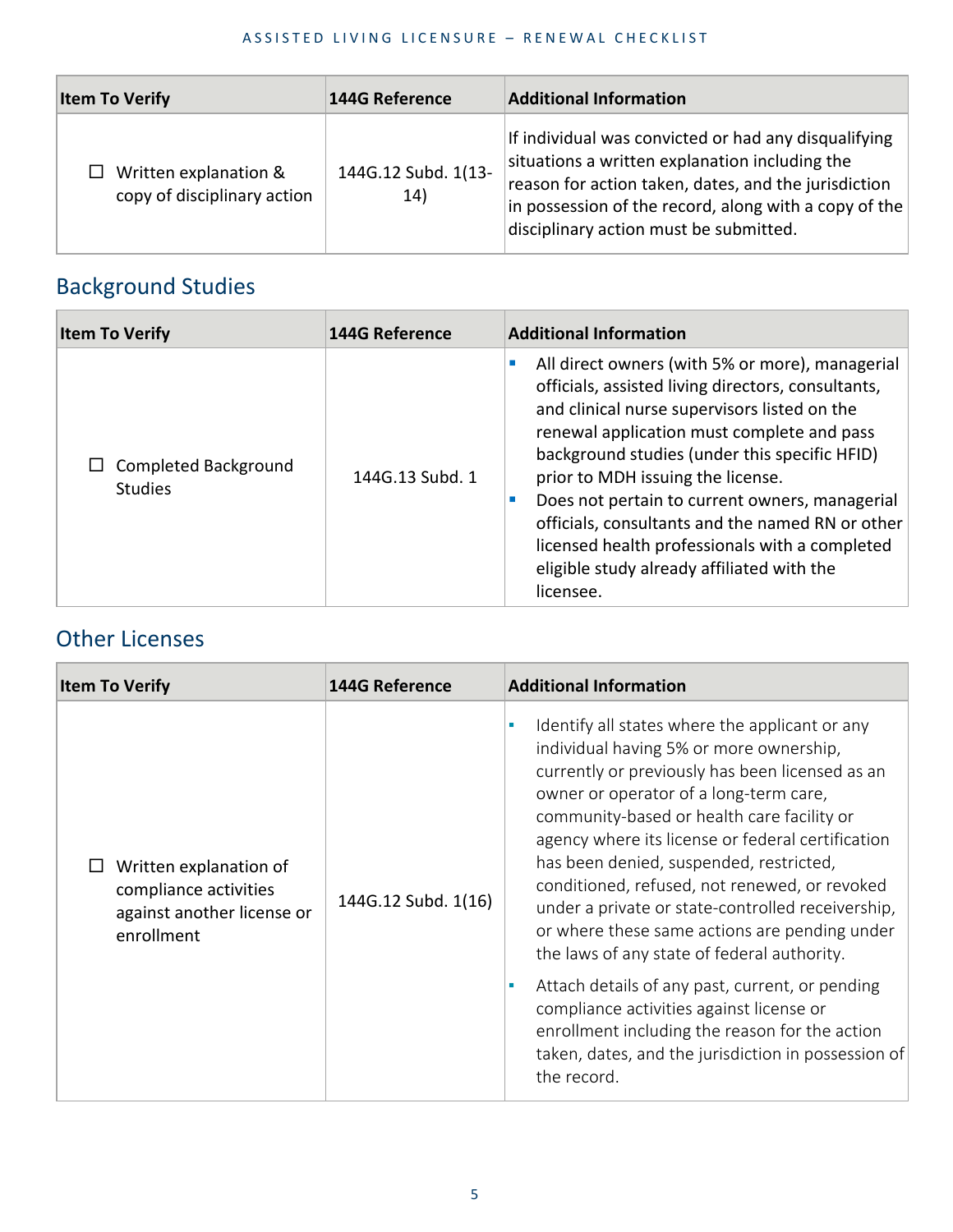## Kitchen/Food Prep

| <b>Item To Verify</b>                                                                                                                             | <b>144G Reference</b> | <b>Additional Information</b>                                                                                                                                   |
|---------------------------------------------------------------------------------------------------------------------------------------------------|-----------------------|-----------------------------------------------------------------------------------------------------------------------------------------------------------------|
| $\Box$ Construction Plan<br>Submittal Form<br>DO NOT attach to your renewal<br>application in ICSD. Email to<br>health.assistedliving@state.mn.us | 144G.45<br>144G.81    | A formal physical environment plan review of the<br>kitchen is only required if the licensee would like to $ $<br>make modifications to the facility's kitchen. |

# Workers' Compensation Insurance

| <b>Item To Verify</b>                                                                   | 144G Reference      | <b>Additional Information</b>         |
|-----------------------------------------------------------------------------------------|---------------------|---------------------------------------|
| Insurance Name<br>$\Box$ Carrier Name<br>$\Box$ Policy Number<br><b>Effective Dates</b> | 144G.12 Subd. 1 (7) | Upload copy of insurance certificate. |

## Liability Coverage

| <b>Item To Verify</b>                                                                                       | <b>144G Reference</b> | <b>Additional Information</b>         |
|-------------------------------------------------------------------------------------------------------------|-----------------------|---------------------------------------|
| Insurance Name<br>Carrier Name<br>$\perp$<br>$\Box$ Policy Number<br><b>Effective Dates</b><br>$\mathbf{I}$ | 144G.12 Subd. 1 (8)   | Upload copy of liability certificate. |

# Fee Information

| <b>Item To Verify</b>  | 144G Reference | <b>Additional Information</b>                                                                                                                                 |
|------------------------|----------------|---------------------------------------------------------------------------------------------------------------------------------------------------------------|
| $\Box$ License payment | 144.122(d)     | Fees are non-refundable.<br>Only online payments will be accepted.<br>If payment is rejected due to insufficient funds,<br>an additional \$30 fee will apply. |